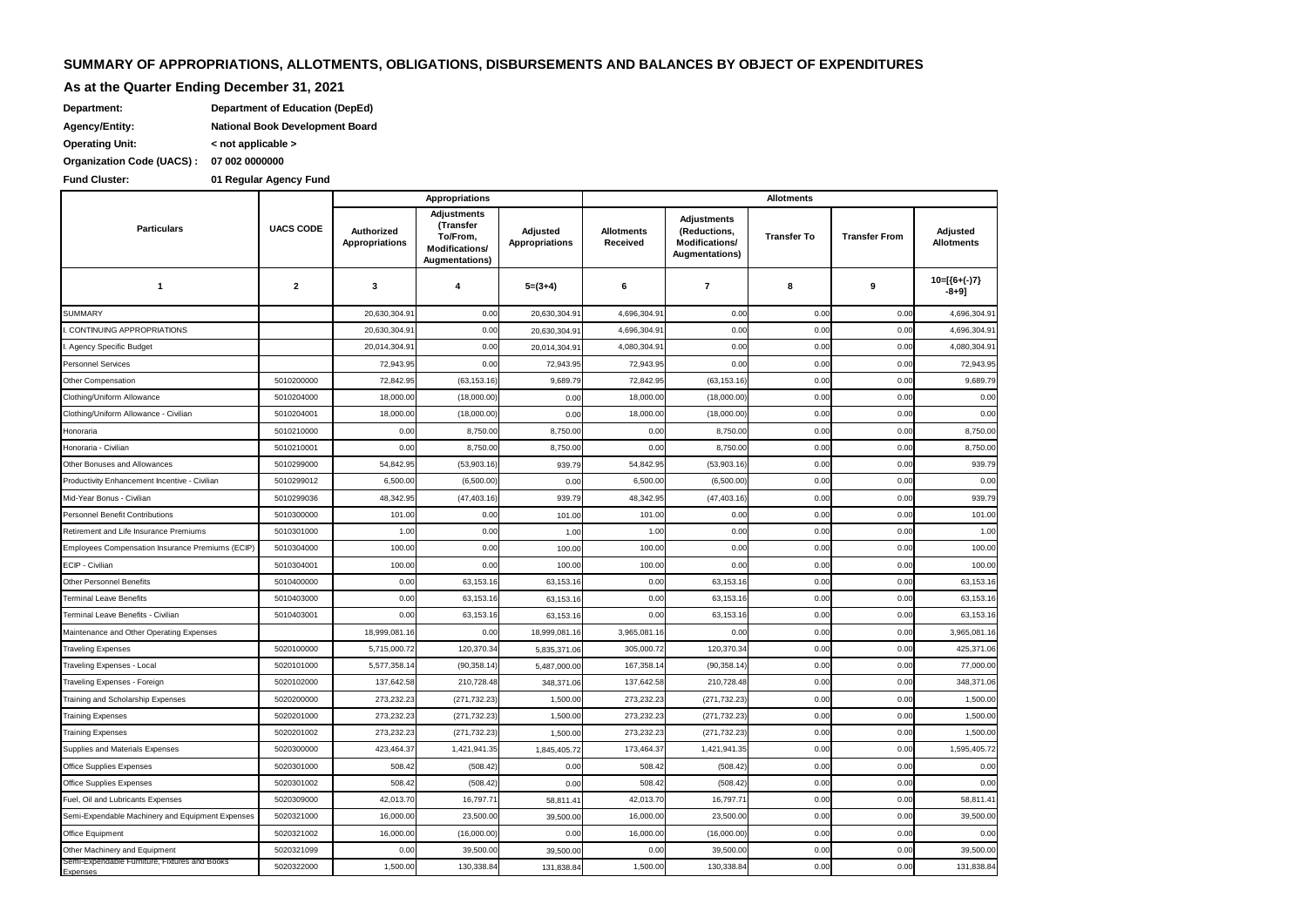|                                                     |                  |                                     | <b>Appropriations</b>                                                           |                            | <b>Allotments</b>             |                                                                        |                    |                      |                               |  |
|-----------------------------------------------------|------------------|-------------------------------------|---------------------------------------------------------------------------------|----------------------------|-------------------------------|------------------------------------------------------------------------|--------------------|----------------------|-------------------------------|--|
| <b>Particulars</b>                                  | <b>UACS CODE</b> | Authorized<br><b>Appropriations</b> | <b>Adjustments</b><br>(Transfer<br>To/From,<br>Modifications/<br>Augmentations) | Adjusted<br>Appropriations | <b>Allotments</b><br>Received | <b>Adjustments</b><br>(Reductions,<br>Modifications/<br>Augmentations) | <b>Transfer To</b> | <b>Transfer From</b> | Adjusted<br><b>Allotments</b> |  |
| Furniture and Fixtures                              | 5020322001       | 1,500.00                            | 130,338.84                                                                      | 131,838.8                  | 1,500.00                      | 130,338.84                                                             | 0.00               | 0.00                 | 131,838.84                    |  |
| Other Supplies and Materials Expenses               | 5020399000       | 363,442.2                           | 1,251,813.22                                                                    | 1,615,255.4                | 113,442.2                     | 1,251,813.22                                                           | 0.00               | 0.00                 | 1,365,255.47                  |  |
| Utility Expenses                                    | 5020400000       | 9,360.3                             | 59,037.37                                                                       | 68,397.7                   | 9,360.3                       | 59,037.37                                                              | 0.00               | 0.00                 | 68,397.70                     |  |
| Water Expenses                                      | 5020401000       | 404.3                               | 4,252.9                                                                         | 4,657.2                    | 404.3                         | 4,252.9                                                                | 0.00               | 0.00                 | 4,657.22                      |  |
| <b>Electricity Expenses</b>                         | 5020402000       | 8,956.02                            | 54,784.46                                                                       | 63,740.48                  | 8,956.0                       | 54,784.46                                                              | 0.00               | 0.00                 | 63,740.48                     |  |
| Communication Expenses                              | 5020500000       | 223,846.0                           | 779,029.70                                                                      | 1,002,875.7                | 173,846.0                     | 779,029.70                                                             | 0.00               | 0.00                 | 952,875.7                     |  |
| Postage and Courier Services                        | 5020501000       | 12,227.7                            | 833,201.98                                                                      | 845,429.6                  | 12,227.7                      | 833,201.98                                                             | 0.00               | 0.00                 | 845,429.68                    |  |
| <b>Telephone Expenses</b>                           | 5020502000       | 170,239.00                          | (42,792.97                                                                      | 127,446.03                 | 120,239.0                     | (42,792.97                                                             | 0.00               | 0.00                 | 77,446.03                     |  |
| Mobile                                              | 5020502001       | 51,239.00                           | 63,186.00                                                                       | 114,425.0                  | 1,239.0                       | 63,186.00                                                              | 0.00               | 0.00                 | 64,425.00                     |  |
| Landline                                            | 5020502002       | 119,000.00                          | (105,978.97                                                                     | 13,021.0                   | 119,000.00                    | (105,978.97                                                            | 0.00               | 0.00                 | 13,021.03                     |  |
| Internet Subscription Expenses                      | 5020503000       | 41,379.3                            | (11, 379.31)                                                                    | 30,000.00                  | 41,379.3                      | (11, 379.31)                                                           | 0.00               | 0.00                 | 30,000.00                     |  |
| Professional Services                               | 5021100000       | 1,105,733.62                        | (706, 679.69)                                                                   | 399,053.9                  | 855,733.6                     | (706,679.69                                                            | 0.00               | 0.00                 | 149,053.9                     |  |
| egal Services                                       | 5021101000       | 44,482.00                           | (44, 282.00)                                                                    | 200.0                      | 44,482.0                      | (44, 282.00)                                                           | 0.00               | 0.00                 | 200.00                        |  |
| <b>Auditing Services</b>                            | 5021102000       | 5,452.50                            | (5,452.50)                                                                      | 0.00                       | 5,452.5                       | (5,452.50)                                                             | 0.00               | 0.00                 | 0.00                          |  |
| Consultancy Services                                | 5021103000       | 108,000.00                          | (108,000.00)                                                                    | 0.00                       | 108,000.00                    | (108,000.00)                                                           | 0.00               | 0.00                 | 0.00                          |  |
| Consultancy Services                                | 5021103002       | 108,000.00                          | (108,000.00)                                                                    | 0.00                       | 108,000.00                    | (108,000.00)                                                           | 0.00               | 0.00                 | 0.00                          |  |
| Other Professional Services                         | 5021199000       | 947,799.1                           | (548, 945.19)                                                                   | 398,853.9                  | 697,799.1                     | (548,945.19                                                            | 0.00               | 0.00                 | 148,853.93                    |  |
| General Services                                    | 5021200000       | 1,256,674.59                        | (4,836.82)                                                                      | 1,251,837.7                | 306,674.59                    | (4,836.82)                                                             | 0.00               | 0.00                 | 301,837.77                    |  |
| Janitorial Services                                 | 5021202000       | 67,675.9                            | (67,675.93                                                                      | 0.00                       | 67,675.9                      | (67, 675.93)                                                           | 0.00               | 0.00                 | 0.00                          |  |
| Security Services                                   | 5021203000       | 38,983.76                           | (38, 983.76)                                                                    | 0.00                       | 38,983.76                     | (38,983.76                                                             | 0.00               | 0.00                 | 0.00                          |  |
| <b>Other General Services</b>                       | 5021299000       | 1,150,014.90                        | 101,822.87                                                                      | 1,251,837.7                | 200,014.90                    | 101,822.87                                                             | 0.00               | 0.00                 | 301,837.77                    |  |
| <b>Other General Services</b>                       | 5021299099       | 1,150,014.9                         | 101,822.8                                                                       | 1,251,837.7                | 200,014.90                    | 101,822.87                                                             | 0.00               | 0.00                 | 301,837.77                    |  |
| Repairs and Maintenance                             | 5021300000       | 59,012.5                            | (5,540.57)                                                                      | 53,472.0                   | 59,012.57                     | (5,540.57)                                                             | 0.00               | 0.00                 | 53,472.00                     |  |
| Repairs and Maintenance - Transportation Equipment  | 5021306000       | 48,732.5                            | 4,739.4                                                                         | 53,472.0                   | 48,732.5                      | 4,739.43                                                               | 0.00               | 0.00                 | 53,472.00                     |  |
| Motor Vehicles                                      | 5021306001       | 48,732.57                           | 4,739.43                                                                        | 53,472.0                   | 48,732.57                     | 4,739.43                                                               | 0.00               | 0.00                 | 53,472.00                     |  |
| Repairs and Maintenance - Other Property, Plant and | 5021399000       | 10,280.00                           | (10, 280.00)                                                                    | 0.00                       | 10,280.00                     | (10, 280.00)                                                           | 0.00               | 0.00                 | 0.00                          |  |
| Other Property, Plant and Equipment                 | 5021399099       | 10,280.00                           | (10, 280.00)                                                                    | 0.0(                       | 10,280.0                      | (10, 280.00)                                                           | 0.00               | 0.00                 | 0.00                          |  |
| Financial Assistance/Subsidy                        | 5021400000       | 1,500,000.00                        | 167,012.45                                                                      | 1,667,012.4                | 0.00                          | 167,012.45                                                             | 0.00               | 0.00                 | 167,012.45                    |  |
| Financial Assistance to NGOs/POs                    | 5021405000       | 1,500,000.0                         | 167,012.4                                                                       | 1,667,012.4                | 0.00                          | 167,012.45                                                             | 0.00               | 0.00                 | 167,012.45                    |  |
| Taxes, Insurance Premiums and Other Fees            | 5021500000       | 19,296.88                           | (19, 296.88)                                                                    | 0.00                       | 19,296.88                     | (19, 296.88)                                                           | 0.00               | 0.00                 | 0.00                          |  |
| Taxes, Duties and Licenses                          | 5021501000       | 19,244.18                           | (19, 244.18)                                                                    | 0.00                       | 19,244.1                      | (19, 244.18)                                                           | 0.00               | 0.00                 | 0.00                          |  |
| Taxes, Duties and Licenses                          | 5021501001       | 19,244.1                            | (19, 244.18)                                                                    | 0.00                       | 19,244.1                      | (19, 244.18)                                                           | 0.00               | 0.00                 | 0.00                          |  |
| <b>Insurance Expenses</b>                           | 5021503000       | 52.7(                               | (52.70)                                                                         | 0.00                       | 52.70                         | (52.70)                                                                | 0.00               | 0.00                 | 0.00                          |  |
| Other Maintenance and Operating Expenses            | 5029900000       | 8,413,459.8                         | (1,539,305.02)                                                                  | 6,874,154.82               | 1,789,459.8                   | (1,539,305.02)                                                         | 0.00               | 0.00                 | 250,154.82                    |  |
| <b>Advertising Expenses</b>                         | 5029901000       | 55,000.00                           | (55,000.00)                                                                     | 0.00                       | 55,000.00                     | (55,000.00)                                                            | 0.00               | 0.00                 | 0.00                          |  |
| Printing and Publication Expenses                   | 5029902000       | 696,703.00                          | (313, 688.65)                                                                   | 383,014.35                 | 396,703.00                    | (313,688.65                                                            | 0.00               | 0.00                 | 83,014.35                     |  |
| <b>Representation Expenses</b>                      | 5029903000       | 1,550,895.33                        | (1, 111, 358.33)                                                                | 439,537.00                 | 1,150,895.33                  | (1, 111, 358.33)                                                       | 0.00               | 0.00                 | 39,537.00                     |  |
| <b>Transportation and Delivery Expenses</b>         | 5029904000       | 536,776.00                          | (19, 207.00)                                                                    | 517,569.00                 | 36,776.00                     | (19, 207.00)                                                           | 0.00               | 0.00                 | 17,569.00                     |  |
| Rent/Lease Expenses                                 | 5029905000       | 5,568,005.76                        | (85, 505.76)                                                                    | 5,482,500.00               | 144,005.76                    | (85, 505.76)                                                           | 0.00               | 0.00                 | 58,500.00                     |  |
| Operating Lease                                     | 5029905006       | 5,568,005.76                        | (85, 505.76)                                                                    | 5,482,500.00               | 144,005.76                    | (85, 505.76)                                                           | 0.00               | 0.00                 | 58,500.00                     |  |
| <b>Subscription Expenses</b>                        | 5029907000       | 6,079.75                            | 33,054.72                                                                       | 39,134.47                  | 6,079.75                      | 33,054.72                                                              | 0.00               | 0.00                 | 39,134.47                     |  |
| Other Subscription Expenses                         | 5029907099       | 6,079.75                            | 33,054.72                                                                       | 39,134.4                   | 6,079.75                      | 33,054.72                                                              | 0.00               | 0.00                 | 39,134.47                     |  |
| Other Maintenance and Operating Expenses            | 5029999000       | 0.00                                | 12,400.00                                                                       | 12,400.00                  | 0.00                          | 12,400.00                                                              | 0.00               | 0.00                 | 12,400.00                     |  |
| Other Maintenance and Operating Expenses            | 5029999099       | 0.00                                | 12,400.00                                                                       | 12,400.00                  | 0.00                          | 12,400.00                                                              | 0.00               | 0.00                 | 12,400.00                     |  |
| Capital Outlays                                     |                  | 942,279.80                          | 0.00                                                                            | 942,279.8                  | 42,279.80                     | 0.00                                                                   | 0.00               | 0.00                 | 42,279.80                     |  |
| Property, Plant and Equipment Outlay                | 5060400000       | 942,279.80                          | 0.00                                                                            | 942,279.80                 | 42,279.80                     | 0.00                                                                   | 0.00               | 0.00                 | 42,279.80                     |  |
| Machinery and Equipment Outlay                      | 5060405000       | 342,279.80                          | 0.00                                                                            | 342,279.80                 | 42,279.80                     | 0.00                                                                   | 0.00               | 0.00                 | 42,279.80                     |  |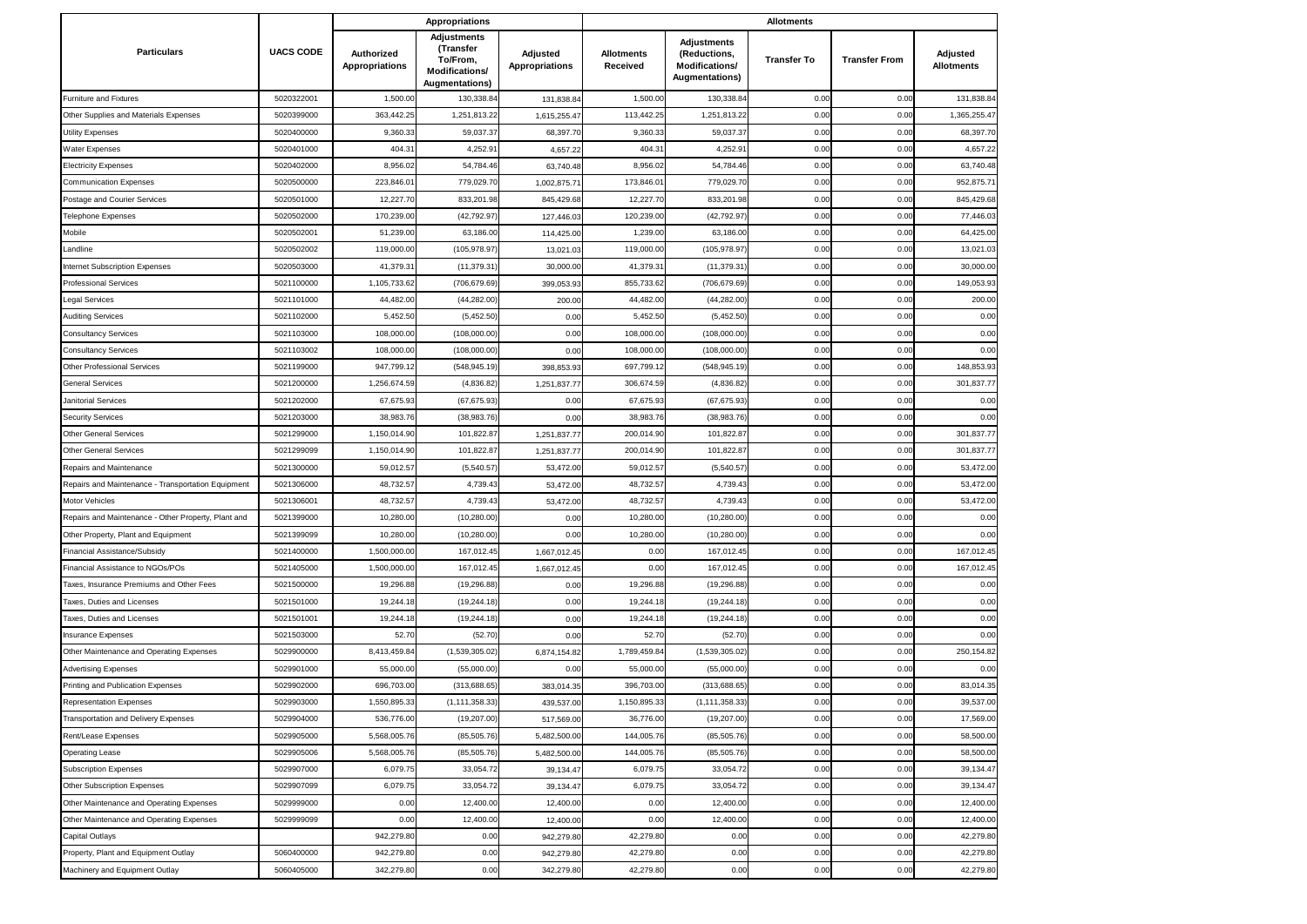|                                                   |                  | <b>Appropriations</b>        |                                                                          |                            |                               | <b>Allotments</b>                                                      |                    |                      |                               |  |  |
|---------------------------------------------------|------------------|------------------------------|--------------------------------------------------------------------------|----------------------------|-------------------------------|------------------------------------------------------------------------|--------------------|----------------------|-------------------------------|--|--|
| <b>Particulars</b>                                | <b>UACS CODE</b> | Authorized<br>Appropriations | Adjustments<br>(Transfer<br>To/From.<br>Modifications/<br>Augmentations) | Adjusted<br>Appropriations | <b>Allotments</b><br>Received | Adjustments<br>(Reductions,<br><b>Modifications/</b><br>Augmentations) | <b>Transfer To</b> | <b>Transfer From</b> | Adjusted<br><b>Allotments</b> |  |  |
| Office Equipment                                  | 5060405002       | 300,000.00                   | 0.00                                                                     | 300,000.00                 | 0.00                          | 0.00                                                                   | 0.00               | 0.00                 | 0.00                          |  |  |
| Information and Communication Technology Equipmen | 5060405003       | 42,279.80                    | 0.00                                                                     | 42,279.80                  | 42,279.80                     | 0.00                                                                   | 0.00               | 0.00                 | 42,279.80                     |  |  |
| Furniture, Fixtures and Books Outlay              | 5060407000       | 600,000.00                   | 0.00                                                                     | 600,000.00                 | 0.00                          | 0.00                                                                   | 0.00               | 0.00                 | 0.00                          |  |  |
| Furniture and Fixtures                            | 5060407001       | 600,000.00                   | 0.00                                                                     | 600,000.00                 | 0.00                          | 0.00                                                                   | 0.00               | 0.00                 | 0.00                          |  |  |
| II. Special Purpose Fund                          |                  | 616,000.00                   | 0.00                                                                     | 616,000.00                 | 616,000.00                    | 0.00                                                                   | 0.00               | 0.00                 | 616,000.00                    |  |  |
| <b>Personnel Services</b>                         |                  | 616,000.00                   | 0.00                                                                     | 616,000.00                 | 616,000.00                    | 0.00                                                                   | 0.00               | 0.00                 | 616,000.00                    |  |  |
| Salaries and Wages                                | 5010100000       | 0.00                         | 383,566.83                                                               | 383.566.83                 | 0.00                          | 383,566.83                                                             | 0.00               | 0.00                 | 383,566.83                    |  |  |
| Salaries and Wages - Regular                      | 5010101000       | 0.00                         | 383,566.83                                                               | 383.566.83                 | 0.00                          | 383,566.83                                                             | 0.00               | 0.00                 | 383,566.83                    |  |  |
| Basic Salary - Civilian                           | 5010101001       | 0.00                         | 383,566.83                                                               | 383,566.83                 | 0.00                          | 383,566.83                                                             | 0.00               | 0.00                 | 383,566.83                    |  |  |
| Other Compensation                                | 5010200000       | 0.00                         | 210,384.33                                                               | 210.384.33                 | 0.00                          | 210,384.33                                                             | 0.00               | 0.00                 | 210,384.33                    |  |  |
| Personal Economic Relief Allowance (PERA)         | 5010201000       | 0.00                         | 9.545.45                                                                 | 9,545.45                   | 0.00                          | 9,545.45                                                               | 0.00               | 0.00                 | 9,545.45                      |  |  |
| PERA - Civilian                                   | 5010201001       | 0.00                         | 9.545.45                                                                 | 9.545.45                   | 0.00                          | 9.545.45                                                               | 0.00               | 0.00                 | 9.545.45                      |  |  |
| Representation Allowance (RA)                     | 5010202000       | 0.00                         | 49,000.00                                                                | 49,000.00                  | 0.00                          | 49.000.00                                                              | 0.00               | 0.00                 | 49,000.00                     |  |  |
| Transportation Allowance (TA)                     | 5010203000       | 0.00                         | 46,340.93                                                                | 46.340.93                  | 0.00                          | 46,340.93                                                              | 0.00               | 0.00                 | 46,340.93                     |  |  |
| Transportation Allowance (TA)                     | 5010203001       | 0.00                         | 46,340.93                                                                | 46,340.93                  | 0.00                          | 46,340.93                                                              | 0.00               | 0.00                 | 46,340.93                     |  |  |
| Year End Bonus                                    | 5010214000       | 0.00                         | 95,747.95                                                                | 95.747.95                  | 0.00                          | 95,747.95                                                              | 0.00               | 0.00                 | 95,747.95                     |  |  |
| Bonus - Civilian                                  | 5010214001       | 0.00                         | 95,747.95                                                                | 95,747.95                  | 0.00                          | 95,747.95                                                              | 0.00               | 0.00                 | 95,747.95                     |  |  |
| Cash Gift                                         | 5010215000       | 0.00                         | 9,750.00                                                                 | 9.750.00                   | 0.00                          | 9,750.00                                                               | 0.00               | 0.00                 | 9,750.00                      |  |  |
| Cash Gift - Civilian                              | 5010215001       | 0.00                         | 9.750.00                                                                 | 9,750.00                   | 0.00                          | 9.750.00                                                               | 0.00               | 0.00                 | 9,750.00                      |  |  |
| <b>Other Personnel Benefits</b>                   | 5010400000       | 616,000.00                   | (593, 951.16)                                                            | 22.048.84                  | 616,000.00                    | (593, 951.16)                                                          | 0.00               | 0.00                 | 22,048.84                     |  |  |
| <b>Terminal Leave Benefits</b>                    | 5010403000       | 0.00                         | 21,717.5'                                                                | 21,717.51                  | 0.00                          | 21,717.51                                                              | 0.00               | 0.00                 | 21,717.51                     |  |  |
| Terminal Leave Benefits - Civilian                | 5010403001       | 0.00                         | 21,717.51                                                                | 21,717.51                  | 0.00                          | 21,717.51                                                              | 0.00               | 0.00                 | 21,717.51                     |  |  |
| <b>Other Personnel Benefits</b>                   | 5010499000       | 616,000.00                   | (615,668.67                                                              | 331.33                     | 616,000.00                    | (615, 668.67)                                                          | 0.00               | 0.00                 | 331.33                        |  |  |
| Lump-sum for Compensation Adjustment              | 5010499006       | 616,000.00                   | (615,668.67                                                              | 331.33                     | 616,000.00                    | (615, 668.67)                                                          | 0.00               | 0.00                 | 331.33                        |  |  |
| <b>GRAND TOTAL</b>                                |                  | 20,630,304.91                | 0.00                                                                     | 20,630,304.91              | 4,696,304.91                  | 0.00                                                                   | 0.00               | 0.00                 | 4,696,304.91                  |  |  |

**Certified Correct:**

ALDA MAE M. MURILLO

Administrative Officer

**Certified Correct:**

nak RAISSA MARIE M. NOBLE

Accountant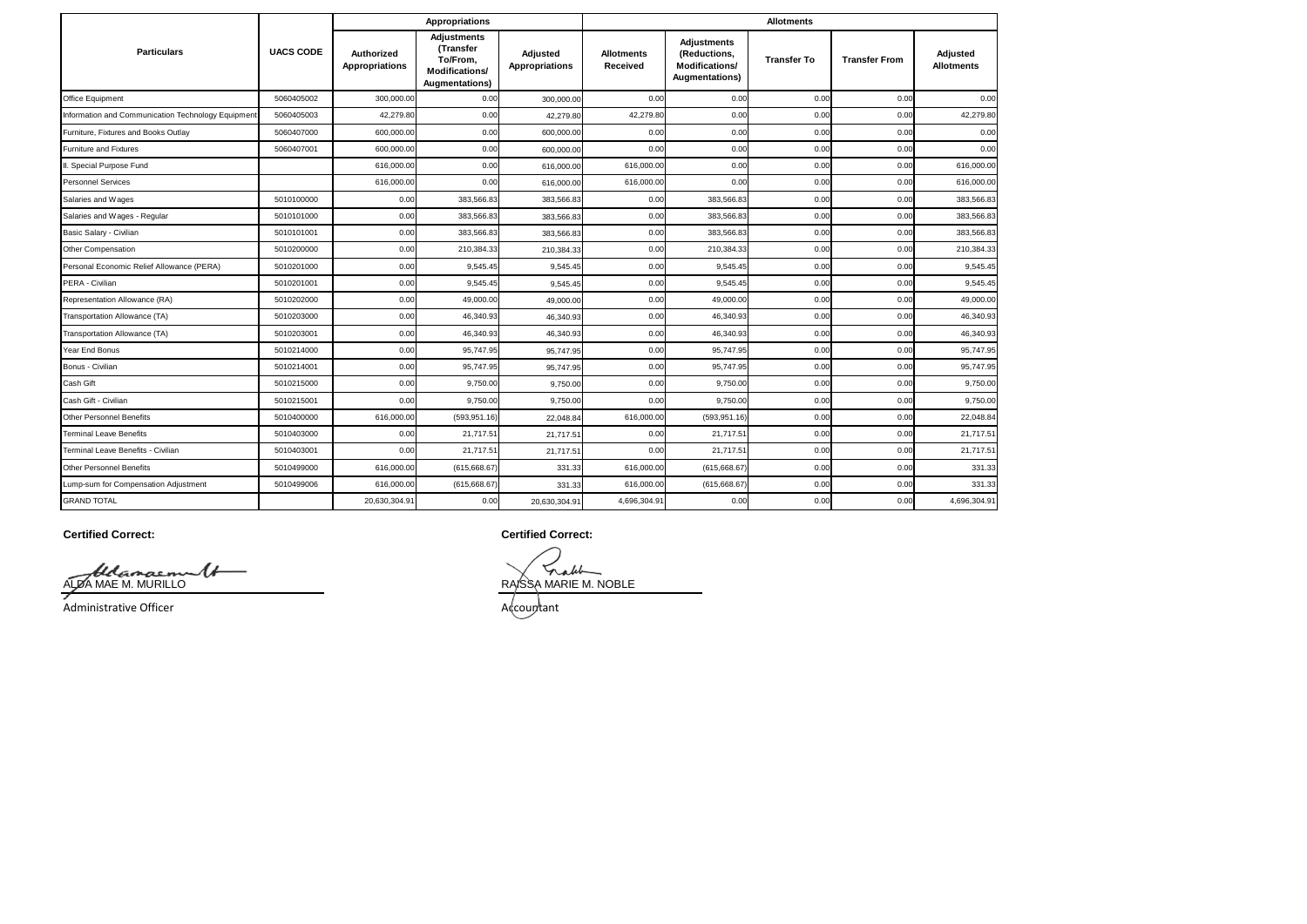### **SUMMARY OF APPROPRIATIONS, ALLOTMENTS, ALLOTMENTS, OBLIGATIONS, ALLOTMENTS AND BALANCES BY OBJECT OF APPROPRIATIO**

#### As at the Quarter Ending Decer

ndable Furniture, Fixtures and Books

Expenses

**07 002 0000000 Organization Code (UACS) : Fund Cluster:** 01 Regula **Department: Department** Agency/Entity: **National Book Operating Unit:**  $\leftarrow$   **c** not appl

**Current Year Appropriations Supplemental Appropriations X Continuing Appropriations**

Other Machinery and Equipment Office Equipment Semi-Expendable Machinery and Equipment Expenses uel, Oil and Lubricants Expenses Office Supplies Expenses Supplies and Materials Expenses Office Supplies Expenses Training Expenses **Training Expenses** Training and Scholarship Expenses Traveling Expenses - Foreign Traveling Expenses - Local raveling Expenses Maintenance and Other Operating Expenses .<br>Terminal Leave Benefits - Civilian **Terminal Leave Benefits** Other Personnel Benefits ECIP - Civilian Employees Compensation Insurance Premiums (ECIP) Retirement and Life Insurance Premiums Personnel Benefit Contributions Mid-Year Bonus - Civilian Productivity Enhancement Incentive - Civilian Other Bonuses and Allowances Honoraria - Civilian Honoraria Clothing/Uniform Allowance - Civilian Clothing/Uniform Allowance Other Compensation Personnel Services Agency Specific Budget CONTINUING APPROPRIATIONS SUMMARY **1 Particulars 11 12 14 17 18** 161,269.54 134,684.16 139,235.81 4,024,901.22 4,621,090.73 29,430.70 266,523.00 150,235.81 161,269.54 134,684.16 139,235.81 4,024,901.22 4,621,090.73 29,430.70 266,523.00 150,235.81 161,269.54 134,684.16 139,884.16 300,235.81 3,409,232.55 4,005,422.06 29,430.70 266,523.00 150,235.81 0.00 0.00 0.00 0.00 71,903.16 71,903.16 0.00 0.00 0.00 0.00 0.00 0.00 0.00 8,750.00 0.00 0.00 0.00 0.00 0.00 0.00 0.00 0.00 0.00 0.00 0.00 0.00 0.00 0.00 0.00 0.00 0.00 0.00 0 0.00 0.00 0.00 0.00 0.00 0.00 0.00 0.00 0.00 0.00 0.00 0.00 0.00 0.00 0.00 0.00 0 0.00 0.00 0.00 0.00 0.00 0.00 0.00 0.00 0.00 0.00 0.00 0.00 0.00 0.00 0.00 0.00 0.00 0.00 0.00 0.00 0.00 0.00 0.00 0.00 8,750.00 0.00 0.00 0.00 0.00 0.00 0.00 0.00 0.00 0.00 0.00 0.00 0.00 0.00 0.00 0.00 0.00 0.00 0.00 0 0.00 0.00 0.00 0.00 0.00 0.00 0.00 0.00 0.00 0.00 0.00 0.00 0.00 0.00 0.00 0.00 0 0.00 0.00 0.00 0.00 0.00 0.00 0.00 0.00 0.00 0.00 0.00 0.00 0.00 0.00 0.00 0.00 0 0.00 0.00 0.00 0.00 0.00 0.00 0.00 0.00 0.00 0.00 0.00 0.00 0.00 0.00 0.00 0.00 0 0.00 0.00 0.00 0.00 0.00  $0.00$   $0.00$   $0.00$   $0.00$   $0.00$   $0.00$   $0.00$   $0.00$   $0.00$   $0.00$   $0.00$ 0.00 0.00 0.00 0.00 0.00 0.00 0.00 0.00 0.00 0.00 0.00 0.00 0.00 0.00 0.00 0.00 0 0.00 0.00 0.00 0.00 63,153.16 63,153.16 0.00 0.00 0.00 0.00 0.00 0.00 0.00 63,153.16 0.00 0.00 0.00 0.00 63,153.16 0.00 0.00 161,269.54 134,684.16 3,337,329.39 266,523.00 150,235.81 0.00 0.00 0.00 0.00 425,371.06 425,371.06 0.00 0.00 0.00 0.00 0.00 0.00 0.00 0.00 77,000.00 0.00 0.00 0.00 0.00 0.00 0.00 0.00 348,371.06 348,371.06 0.00 0.00 0.00 0.00 0.00 0.00 0.00 0.00 1,500.00 0.00 1,500.00 0.00 0.00 0.00 0.00 0.00 1,500.00 0.00 0.00 0.00 1,500.00 0.00 1,500.00 0.00 0.00 0.00 0.00 0.00 1,500.00 0.00 0.00 0.00 1,500.00 0.00 1,500.00 0.00 0.00 0.00 0.00 0.00 1,500.00 131,838.84 51,299.00 93,361.95 1,317,812.46 1,594,312.25 0.00 183,137.84 93,361.95 0.00 0.00 0.00 0.00 0.00  $0.00$   $0.00$   $0.00$   $0.00$   $0.00$   $0.00$   $0.00$   $0.00$   $0.00$   $0.00$   $0.00$   $0.00$ 0.00 0.00 42,961.95 15,849.46 58,811.41 0.00 42,961.95 0.00 39,500.00 0.00 0.00 39,500.00 0.00 39,500.00 0.00 0.00 0.00 0.00 0.00 0.00 0.00 39,500.00 0.00 39,500.00 0.00 0.00 0.00 0.00 39,500.00 0.00 39,500.00 39,500.00 0.00 0.00 39,500.00 0.00 0.00 39,500.00 0.00 0.00 0.00  $0.00$   $0.00$   $39,500.00$   $0.00$   $39,500.00$   $39,500.00$   $0.00$   $0.00$   $0.00$ 42,961.95 58,811.41 0.00 15,849.46 58,811.41  $0.00$   $0.00$   $0.00$   $0.00$   $0.00$   $0.00$   $0.00$   $0.00$   $0.00$   $0.00$   $0.00$ 0.00 0.00 93,361.95 0.00 0.00 0.00 0.00 1,500.00 1,500.0 1,500.00 1,500.00 0.00 1,594,312.25 0.00 1,314,882.26 1,591,382.05 1,500.00 0.00 1,500.00 0.00 0.00 1,500.00 0.00 1,500.00 1,500.00 0.00 0.00 1,500.00 0.00 348,371.06 0.00 348,371.06 348,371.06 77,000.00 77,000.00 425,371.06 0.00 77,000.00 77,000.00 0.00 0.00 425,371.06 0.00 425,371.06 300,235.81 3,933,518.90 29,430.70 3,466,114.78 3,912,304.29 0.00 63,153.16 0.00 63,153.16 63,153.16 63,153.16 63,153.16 63,153.16 0.00 63.153.16 63,153.16 0.00 0.00 63,153.16 0.00 63,153.16  $0.00$   $0.00$   $0.00$   $0.00$   $0.00$   $0.00$   $0.00$   $0.00$   $0.00$   $0.00$   $0.00$  $0.00$   $0.00$   $0.00$   $0.00$   $0.00$   $0.00$   $0.00$   $0.00$   $0.00$   $0.00$   $0.00$ 0.00 0.00 0.00 0.00 0.00 0.00  $0.00$   $0.00$   $0.00$   $0.00$   $0.00$   $0.00$   $0.00$   $0.00$   $0.00$   $0.00$  $0.00$   $0.00$   $0.00$   $0.00$   $0.00$   $0.00$   $0.00$   $0.00$   $0.00$   $0.00$   $0.00$  $0.00$   $0.00$   $0.00$   $0.00$   $0.00$   $0.00$   $0.00$   $0.00$   $0.00$   $0.00$   $0.00$ 0.00 0.00 8,750.00 0.00 0.00 0.00 0.00 8,750.00 8,750.00 8,750.00 0.00 0.00 0.00 0.00 8,750.00 0.00 8,750.00 0.00 8,750.00 8,750.00  $0.00$   $0.00$   $0.00$   $0.00$   $0.00$   $0.00$   $0.00$   $0.00$   $0.00$   $0.00$   $0.00$ 0.00 0.00 8,750.00 0.00 0.00 0.00 0.00 8,750.00 8,750.00 0.00 0.00 0.00 0.00 0.00 8,750.00 0.00 71,903.16 0.00 71,903.16 71,903.16 300,235.81 3,409,232.55 4,005,422.06 29,430.70 266,523.00 150,235.81 3,538,017.94 3,984,207.45 4,151,886.61 4,598,076.12 **13 15=(11+12+13+14) 16 19 20=(16+17+18+19)** 4,598,076.12 300,235.81 4,621,090.73 29,430.70 300,235.81 4,621,090.73 29,430.70 4,151,886.61 **4th Quarter Ending Dec. 31 TOTAL 1st Quarter Ending March 31 2nd Quarter Ending June 30 1st Quarter Ending March 31 2nd Quarter Ending June 30 Obligations Disbursements 3rd Quarter Ending Sept. 30 4th Quarter Ending Dec. 31 TOTAL 3rd Quarter Ending Sept. 30**

131,838.84 0.00 0.00 0.00 0.00 0.00 131,838.84 0.00 0.00 0.00 0.00 0.00 0.00 131,838.84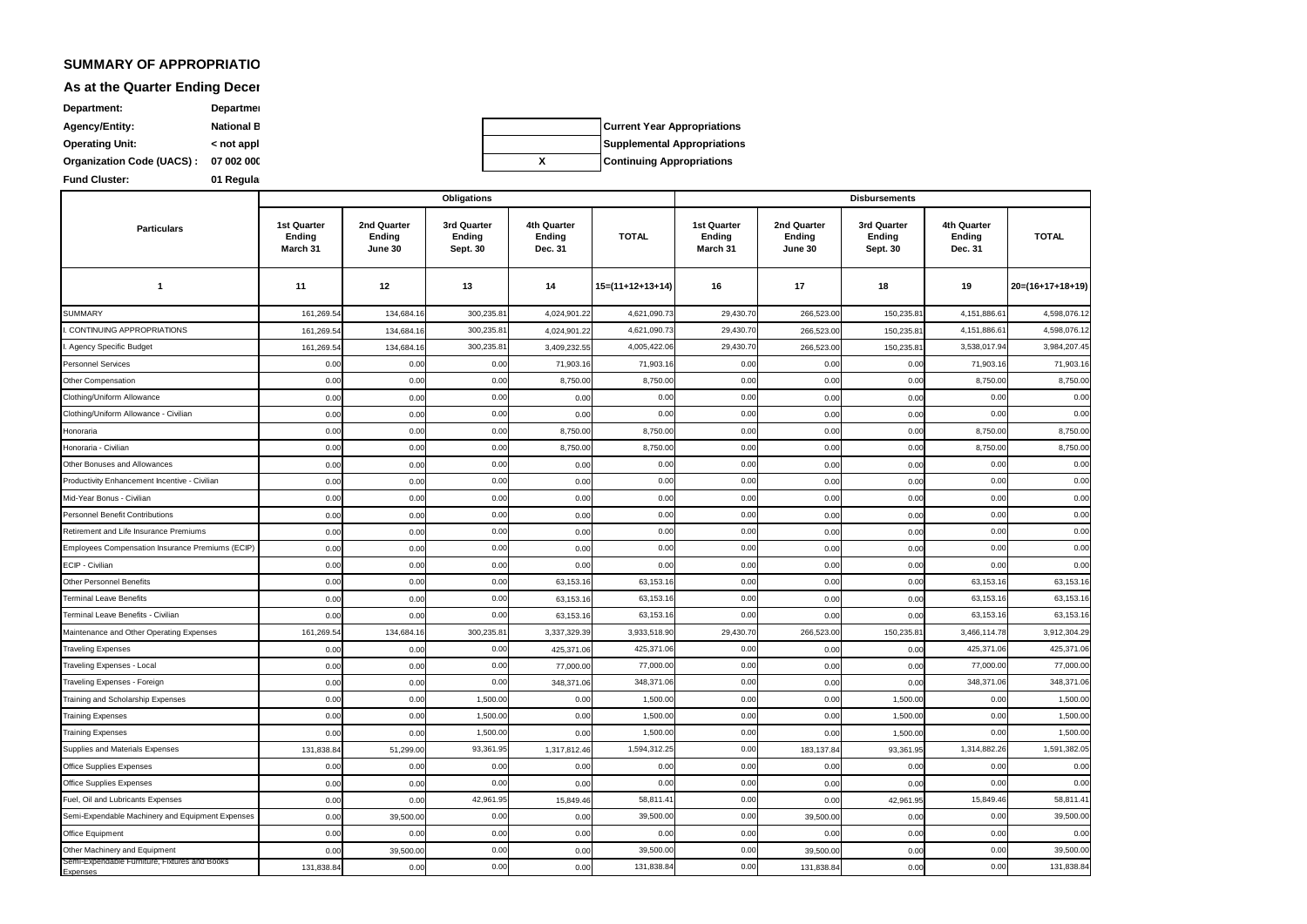|                                                     |                                   |                                  | Obligations                       |                                  |              |                                   | <b>Disbursements</b>             |                                   |                                  |              |
|-----------------------------------------------------|-----------------------------------|----------------------------------|-----------------------------------|----------------------------------|--------------|-----------------------------------|----------------------------------|-----------------------------------|----------------------------------|--------------|
| <b>Particulars</b>                                  | 1st Quarter<br>Ending<br>March 31 | 2nd Quarter<br>Ending<br>June 30 | 3rd Quarter<br>Ending<br>Sept. 30 | 4th Quarter<br>Ending<br>Dec. 31 | <b>TOTAL</b> | 1st Quarter<br>Ending<br>March 31 | 2nd Quarter<br>Ending<br>June 30 | 3rd Quarter<br>Ending<br>Sept. 30 | 4th Quarter<br>Ending<br>Dec. 31 | <b>TOTAL</b> |
| Furniture and Fixtures                              | 131,838.84                        | 0.00                             | 0.00                              | 0.00                             | 131,838.8    | 0.00                              | 131,838.8                        | 0.00                              | 0.00                             | 131,838.84   |
| Other Supplies and Materials Expenses               | 0.00                              | 11,799.0                         | 50,400.0                          | 1,301,963.0                      | 1,364,162.0  | 0.00                              | 11,799.0                         | 50,400.00                         | 1,299,032.8                      | 1,361,231.80 |
| <b>Utility Expenses</b>                             | 0.00                              | 0.00                             | 1,750.0                           | 66,647.7                         | 68,397.70    | 0.00                              | 0.00                             | 1,750.00                          | 66,647.7                         | 68,397.70    |
| Water Expenses                                      | 0.00                              | 0.00                             | 1,750.00                          | 2,907.22                         | 4,657.22     | 0.00                              | 0.00                             | 1,750.00                          | 2,907.2                          | 4,657.22     |
| <b>Electricity Expenses</b>                         | 0.00                              | 0.00                             | 0.00                              | 63,740.48                        | 63,740.48    | 0.00                              | 0.00                             | 0.00                              | 63,740.48                        | 63,740.48    |
| <b>Communication Expenses</b>                       | 0.00                              | 0.00                             | 32,686.8                          | 915,181.8                        | 947,868.72   | 0.00                              | 0.00                             | 32,686.86                         | 915,181.8                        | 947,868.72   |
| Postage and Courier Services                        | 0.00                              | 0.00                             | 24,196.0                          | 816,226.6                        | 840,422.69   | 0.00                              | 0.00                             | 24,196.00                         | 816,226.6                        | 840,422.69   |
| <b>Telephone Expenses</b>                           | 0.00                              | 0.00                             | 8,490.8                           | 68,955.1                         | 77,446.03    | 0.00                              | 0.00                             | 8,490.8                           | 68,955.1                         | 77,446.03    |
| Mobile                                              | 0.00                              | 0.00                             | 0.00                              | 64,425.00                        | 64,425.00    | 0.00                              | 0.00                             | 0.00                              | 64,425.00                        | 64,425.00    |
| Landline                                            | 0.00                              | 0.00                             | 8,490.86                          | 4,530.1                          | 13,021.03    | 0.00                              | 0.00                             | 8,490.86                          | 4,530.1                          | 13,021.03    |
| Internet Subscription Expenses                      | 0.00                              | 0.00                             | 0.00                              | 30,000.0                         | 30,000.00    | 0.00                              | 0.00                             | 0.00                              | 30,000.0                         | 30,000.0     |
| <b>Professional Services</b>                        | 0.00                              | 0.00                             | 0.00                              | 149,053.9                        | 149,053.93   | 0.00                              | 0.00                             | 0.00                              | 149,053.9                        | 149,053.93   |
| Legal Services                                      | 0.00                              | 0.00                             | 0.00                              | 200.00                           | 200.00       | 0.00                              | 0.00                             | 0.00                              | 200.0                            | 200.00       |
| <b>Auditing Services</b>                            | 0.00                              | 0.00                             | 0.00                              | 0.00                             | 0.00         | 0.00                              | 0.00                             | 0.00                              | 0.00                             | 0.00         |
| <b>Consultancy Services</b>                         | 0.00                              | 0.00                             | 0.00                              | 0.00                             | 0.00         | 0.00                              | 0.00                             | 0.00                              | 0.00                             | 0.00         |
| <b>Consultancy Services</b>                         | 0.00                              | 0.00                             | 0.00                              | 0.00                             | 0.00         | 0.00                              | 0.00                             | 0.00                              | 0.00                             | 0.00         |
| <b>Other Professional Services</b>                  | 0.00                              | 0.00                             | 0.00                              | 148,853.9                        | 148,853.93   | 0.00                              | 0.00                             | 0.00                              | 148,853.9                        | 148,853.93   |
| <b>General Services</b>                             | 13,430.7                          | 38,633.1                         | 0.00                              | 249,773.9                        | 301,837.7    | 13,430.70                         | 38,633.1                         | 0.00                              | 231,489.5                        | 283,553.36   |
| Janitorial Services                                 | 0.00                              | 0.00                             | 0.00                              | 0.00                             | 0.00         | 0.00                              | 0.00                             | 0.00                              | 0.00                             | 0.00         |
| <b>Security Services</b>                            | 0.00                              | 0.00                             | 0.00                              | 0.00                             | 0.00         | 0.00                              | 0.00                             | 0.00                              | 0.00                             | 0.00         |
| <b>Other General Services</b>                       | 13,430.7                          | 38,633.1                         | 0.00                              | 249,773.9                        | 301,837.7    | 13,430.7                          | 38,633.1                         | 0.00                              | 231,489.5                        | 283,553.36   |
| <b>Other General Services</b>                       | 13,430.70                         | 38,633.1                         | 0.00                              | 249,773.9                        | 301,837.7    | 13,430.7                          | 38,633.1                         | 0.00                              | 231,489.5                        | 283,553.36   |
| Repairs and Maintenance                             | 0.00                              | 44,752.0                         | 8,420.0                           | 300.00                           | 53,472.00    | 0.00                              | 44,752.0                         | 8,420.00                          | 300.00                           | 53,472.00    |
| Repairs and Maintenance - Transportation Equipment  | 0.00                              | 44,752.0                         | 8,420.00                          | 300.00                           | 53,472.00    | 0.00                              | 44,752.0                         | 8,420.00                          | 300.00                           | 53,472.00    |
| Motor Vehicles                                      | 0.00                              | 44,752.0                         | 8,420.00                          | 300.00                           | 53,472.00    | 0.00                              | 44,752.00                        | 8,420.00                          | 300.00                           | 53,472.00    |
| Repairs and Maintenance - Other Property, Plant and | 0.00                              | 0.00                             | 0.00                              | 0.00                             | 0.00         | 0.00                              | 0.00                             | 0.00                              | 0.00                             | 0.00         |
| Other Property, Plant and Equipment                 | 0.00                              | 0.00                             | 0.00                              | 0.00                             | 0.00         | 0.00                              | 0.00                             | 0.00                              | 0.00                             | 0.00         |
| Financial Assistance/Subsidy                        | 0.00                              | 0.00                             | 150,000.00                        | (2,435.00)                       | 147,565.00   | 0.00                              | 0.00                             | 0.00                              | 147,565.0                        | 147,565.00   |
| Financial Assistance to NGOs/POs                    | 0.00                              | 0.00                             | 150,000.00                        | (2,435.00)                       | 147,565.00   | 0.00                              | 0.00                             | 0.00                              | 147,565.0                        | 147,565.00   |
| Taxes, Insurance Premiums and Other Fees            | 0.00                              | 0.00                             | 0.00                              | 0.00                             | 0.00         | 0.00                              | 0.00                             | 0.00                              | 0.00                             | 0.00         |
| Taxes, Duties and Licenses                          | 0.00                              | 0.00                             | 0.00                              | 0.00                             | 0.00         | 0.00                              | 0.00                             | 0.00                              | 0.00                             | 0.00         |
| Taxes, Duties and Licenses                          | 0.00                              | 0.00                             | 0.00                              | 0.00                             | 0.00         | 0.00                              | 0.00                             | 0.00                              | 0.00                             | 0.00         |
| Insurance Expenses                                  | 0.00                              | 0.00                             | 0.00                              | 0.00                             | 0.00         | 0.00                              | 0.00                             | 0.00                              | 0.00                             | 0.00         |
| Other Maintenance and Operating Expenses            | 16,000.00                         | 0.00                             | 12,517.0                          | 215,623.4                        | 244,140.47   | 16,000.00                         | 0.00                             | 12,517.00                         | 215,623.47                       | 244,140.47   |
| <b>Advertising Expenses</b>                         | 0.00                              | 0.00                             | 0.00                              | 0.00                             | 0.00         | 0.00                              | 0.00                             | 0.00                              | 0.00                             | 0.00         |
| Printing and Publication Expenses                   | 0.00                              | 0.00                             | 0.00                              | 77,000.0                         | 77,000.00    | 0.00                              | 0.00                             | 0.00                              | 77,000.0                         | 77,000.00    |
| <b>Representation Expenses</b>                      | 0.00                              | 0.00                             | 0.00                              | 39,537.00                        | 39,537.00    | 0.00                              | 0.00                             | 0.00                              | 39,537.00                        | 39,537.00    |
| Transportation and Delivery Expenses                | 0.00                              | 0.00                             | 11,628.00                         | 5,941.00                         | 17,569.00    | 0.00                              | 0.00                             | 11,628.00                         | 5,941.00                         | 17,569.00    |
| Rent/Lease Expenses                                 | 0.00                              | 0.00                             | 0.00                              | 58,500.00                        | 58,500.00    | 0.00                              | 0.00                             | 0.00                              | 58,500.00                        | 58,500.00    |
| <b>Operating Lease</b>                              | 0.00                              | 0.00                             | 0.00                              | 58,500.00                        | 58,500.00    | 0.00                              | 0.00                             | 0.00                              | 58,500.00                        | 58,500.00    |
| <b>Subscription Expenses</b>                        | 16,000.00                         | 0.00                             | 889.00                            | 22,245.47                        | 39,134.47    | 16,000.00                         | 0.00                             | 889.00                            | 22,245.47                        | 39,134.47    |
| Other Subscription Expenses                         | 16,000.00                         | 0.00                             | 889.00                            | 22,245.47                        | 39,134.47    | 16,000.00                         | 0.00                             | 889.00                            | 22,245.47                        | 39,134.47    |
| Other Maintenance and Operating Expenses            | 0.00                              | 0.00                             | 0.00                              | 12,400.00                        | 12,400.00    | 0.00                              | 0.00                             | 0.00                              | 12,400.00                        | 12,400.00    |
| Other Maintenance and Operating Expenses            | 0.00                              | 0.00                             | 0.00                              | 12,400.00                        | 12,400.00    | 0.00                              | 0.00                             | 0.00                              | 12,400.00                        | 12,400.00    |
| Capital Outlays                                     | 0.00                              | 0.00                             | 0.00                              | 0.00                             | 0.00         | 0.00                              | 0.00                             | 0.00                              | 0.00                             | 0.00         |
| Property, Plant and Equipment Outlay                | 0.00                              | 0.00                             | 0.00                              | 0.00                             | 0.00         | 0.00                              | 0.00                             | 0.00                              | 0.00                             | 0.00         |
| Machinery and Equipment Outlay                      | 0.00                              | 0.00                             | 0.00                              | 0.00                             | 0.00         | 0.00                              | 0.00                             | 0.00                              | 0.00                             | 0.00         |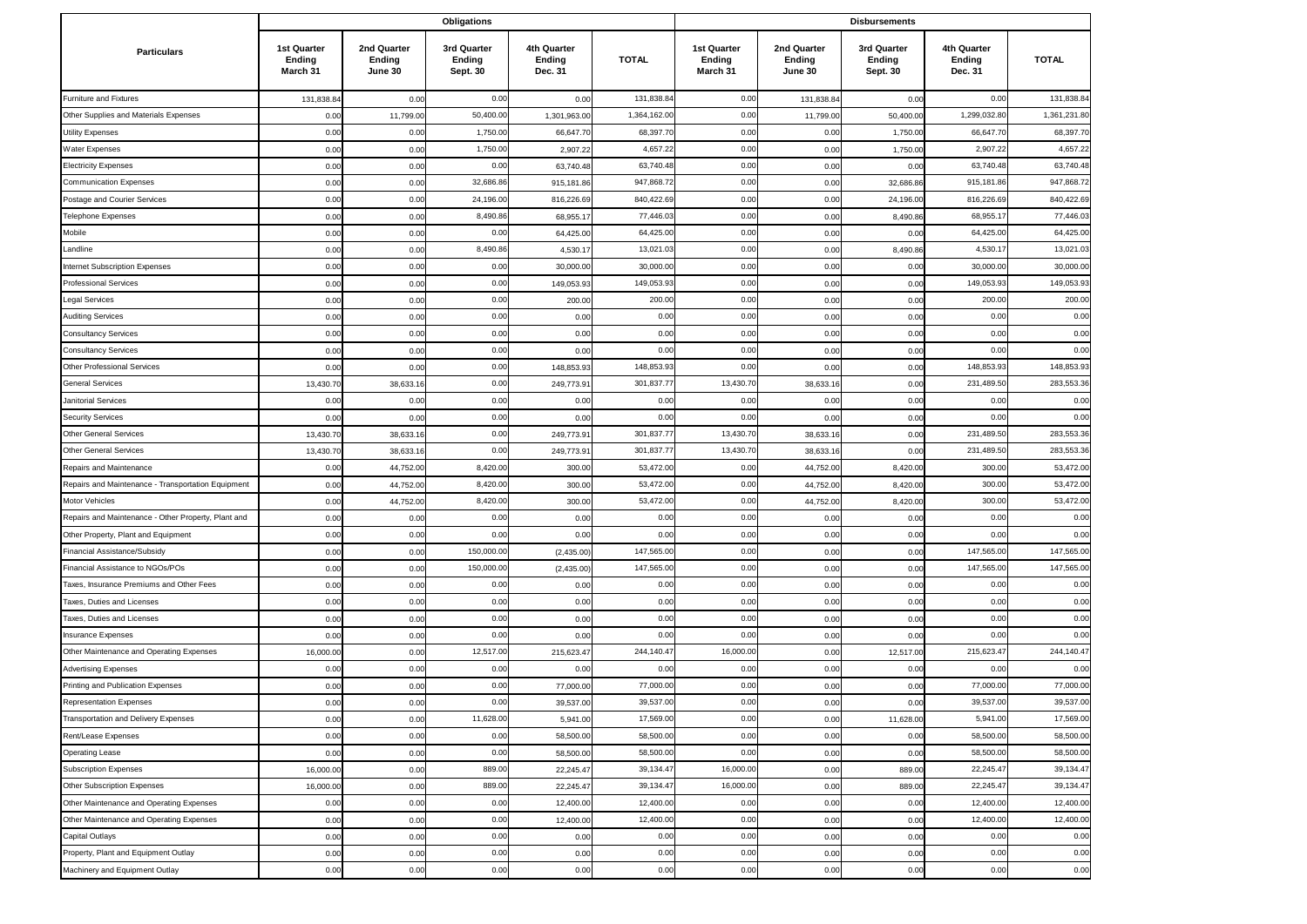|                                                    |                                   |                                  | <b>Obligations</b>                |                                  |              | <b>Disbursements</b>              |                                  |                                   |                                  |              |
|----------------------------------------------------|-----------------------------------|----------------------------------|-----------------------------------|----------------------------------|--------------|-----------------------------------|----------------------------------|-----------------------------------|----------------------------------|--------------|
| <b>Particulars</b>                                 | 1st Quarter<br>Ending<br>March 31 | 2nd Quarter<br>Ending<br>June 30 | 3rd Quarter<br>Ending<br>Sept. 30 | 4th Quarter<br>Ending<br>Dec. 31 | <b>TOTAL</b> | 1st Quarter<br>Ending<br>March 31 | 2nd Quarter<br>Ending<br>June 30 | 3rd Quarter<br>Ending<br>Sept. 30 | 4th Quarter<br>Ending<br>Dec. 31 | <b>TOTAL</b> |
| Office Equipment                                   | 0.00                              | 0.00                             | 0.00                              | 0.00                             | 0.00         | 0.00                              | 0.00                             | 0.00                              | 0.00                             | 0.00         |
| Information and Communication Technology Equipment | 0.00                              | 0.00                             | 0.00                              | 0.00                             | 0.00         | 0.00                              | 0.00                             | 0.00                              | 0.00                             | 0.00         |
| Furniture, Fixtures and Books Outlay               | 0.00                              | 0.00                             | 0.00                              | 0.00                             | 0.00         | 0.00                              | 0.00                             | 0.00                              | 0.00                             | 0.00         |
| Furniture and Fixtures                             | 0.00                              | 0.00                             | 0.00                              | 0.00                             | 0.00         | 0.00                              | 0.00                             | 0.00                              | 0.00                             | 0.00         |
| II. Special Purpose Fund                           | 0.00                              | 0.00                             | 0.00                              | 615,668.67                       | 615,668.67   | 0.00                              | 0.00                             | 0.00                              | 613,868.67                       | 613,868.67   |
| <b>Personnel Services</b>                          | 0.00                              | 0.00                             | 0.00                              | 615,668.6                        | 615,668.67   | 0.00                              | 0.00                             | 0.00                              | 613,868.67                       | 613,868.67   |
| Salaries and Wages                                 | 0.00                              | 0.00                             | 0.00                              | 383,566.8                        | 383,566.83   | 0.00                              | 0.00                             | 0.00                              | 381,766.83                       | 381,766.83   |
| Salaries and Wages - Regular                       | 0.00                              | 0.00                             | 0.00                              | 383.566.8                        | 383,566.83   | 0.00                              | 0.00                             | 0.00                              | 381,766.83                       | 381,766.83   |
| Basic Salary - Civilian                            | 0.00                              | 0.00                             | 0.00                              | 383,566.8                        | 383,566.83   | 0.00                              | 0.00                             | 0.00                              | 381,766.83                       | 381,766.83   |
| Other Compensation                                 | 0.00                              | 0.00                             | 0.00                              | 210,384.3                        | 210,384.33   | 0.00                              | 0.00                             | 0.00                              | 210,384.33                       | 210,384.33   |
| Personal Economic Relief Allowance (PERA)          | 0.00                              | 0.00                             | 0.00                              | 9,545.4                          | 9,545.45     | 0.00                              | 0.00                             | 0.00                              | 9,545.45                         | 9,545.45     |
| PERA - Civilian                                    | 0.00                              | 0.00                             | 0.00                              | 9,545.45                         | 9,545.45     | 0.00                              | 0.00                             | 0.00                              | 9,545.45                         | 9,545.45     |
| Representation Allowance (RA)                      | 0.00                              | 0.00                             | 0.00                              | 49,000.0                         | 49,000.00    | 0.00                              | 0.00                             | 0.00                              | 49,000.00                        | 49,000.00    |
| Transportation Allowance (TA)                      | 0.00                              | 0.00                             | 0.00                              | 46,340.9                         | 46,340.93    | 0.00                              | 0.00                             | 0.00                              | 46,340.93                        | 46,340.93    |
| Transportation Allowance (TA)                      | 0.00                              | 0.00                             | 0.00                              | 46,340.9                         | 46,340.93    | 0.00                              | 0.00                             | 0.00                              | 46,340.93                        | 46,340.93    |
| Year End Bonus                                     | 0.00                              | 0.00                             | 0.00                              | 95,747.9                         | 95,747.95    | 0.00                              | 0.00                             | 0.00                              | 95,747.95                        | 95,747.95    |
| Bonus - Civilian                                   | 0.00                              | 0.00                             | 0.00                              | 95,747.9                         | 95,747.95    | 0.00                              | 0.00                             | 0.00                              | 95,747.95                        | 95,747.95    |
| Cash Gift                                          | 0.00                              | 0.00                             | 0.00                              | 9,750.0                          | 9.750.00     | 0.00                              | 0.00                             | 0.00                              | 9.750.00                         | 9,750.00     |
| Cash Gift - Civilian                               | 0.00                              | 0.00                             | 0.00                              | 9,750.0                          | 9,750.00     | 0.00                              | 0.00                             | 0.00                              | 9,750.0                          | 9,750.00     |
| <b>Other Personnel Benefits</b>                    | 0.00                              | 0.00                             | 0.00                              | 21,717.5                         | 21,717.51    | 0.00                              | 0.00                             | 0.00                              | 21,717.5'                        | 21,717.51    |
| <b>Terminal Leave Benefits</b>                     | 0.00                              | 0.00                             | 0.00                              | 21,717.5                         | 21,717.51    | 0.00                              | 0.00                             | 0.00                              | 21,717.5                         | 21,717.51    |
| Terminal Leave Benefits - Civilian                 | 0.00                              | 0.00                             | 0.00                              | 21,717.5                         | 21,717.51    | 0.00                              | 0.00                             | 0.00                              | 21,717.51                        | 21,717.51    |
| <b>Other Personnel Benefits</b>                    | 0.00                              | 0.00                             | 0.00                              | 0.00                             | 0.00         | 0.00                              | 0.00                             | 0.00                              | 0.00                             | 0.00         |
| Lump-sum for Compensation Adjustment               | 0.00                              | 0.00                             | 0.00                              | 0.00                             | 0.00         | 0.00                              | 0.00                             | 0.00                              | 0.00                             | 0.00         |
| <b>GRAND TOTAL</b>                                 | 161,269.54                        | 134,684.16                       | 300,235.81                        | 4,024,901.22                     | 4,621,090.73 | 29,430.70                         | 266,523.00                       | 150,235.81                        | 4,151,886.61                     | 4,598,076.12 |

**Certified Correct:**

ALDA MAE M. MURILLO

RYAN A. ESTEBAN CHARISSE AQUINO-TUGADE

Administrative Officer

OIC, Deputy Executive Director **Executive Director** Executive Director

**Recommending Approval: Approved By: Approved By: Approved By: Approved By: Approved By: Approved By: Approved By: Approved By: Approved By: Approved By: Approved By: Approved By: Approved By: A**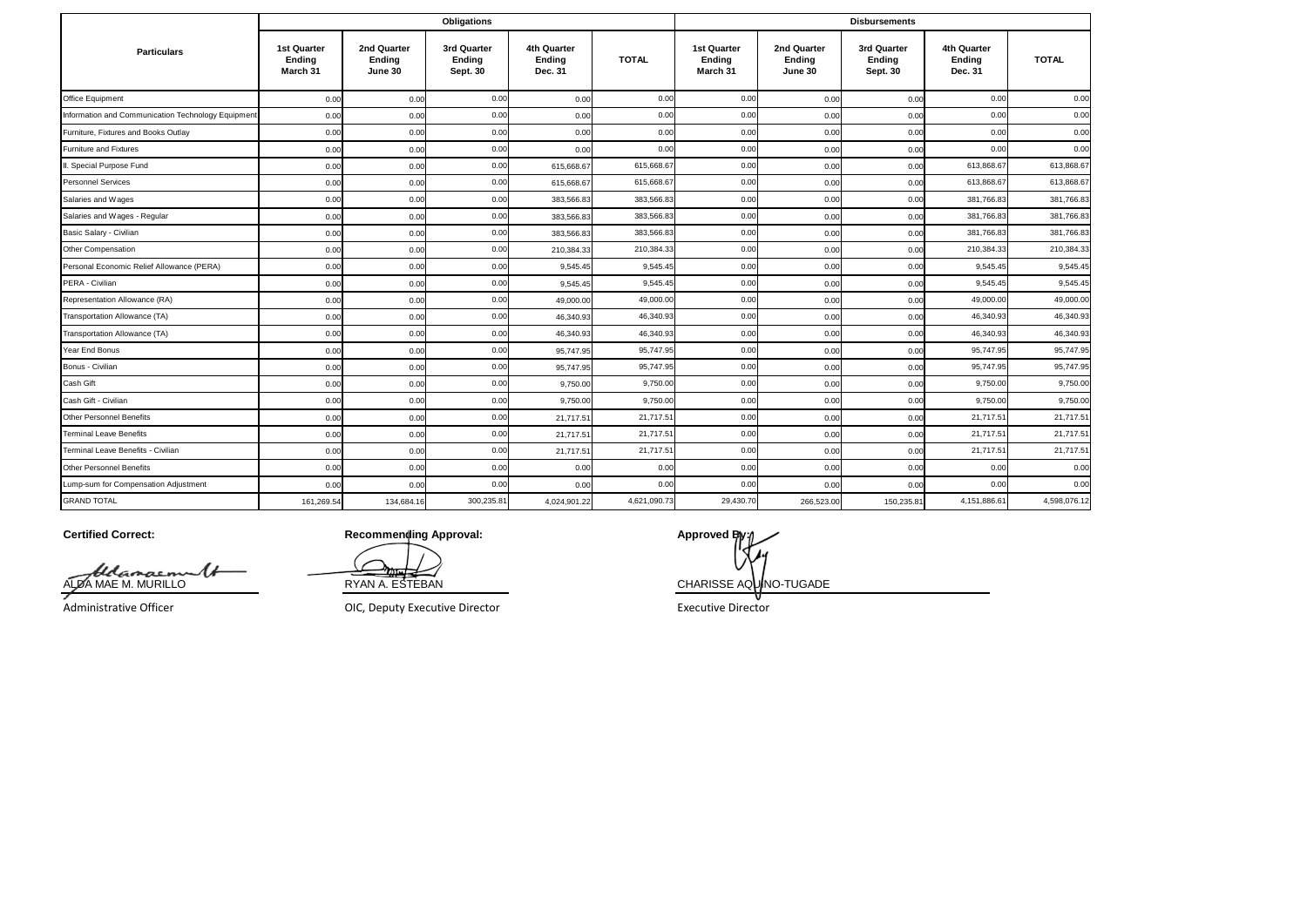## **SUMMARY OF APPROPRIATIO**

### **As at the Quarter Ending Decer**

| Department:               | Departmer         |
|---------------------------|-------------------|
| <b>Agency/Entity:</b>     | <b>National B</b> |
| <b>Operating Unit:</b>    | < not appl        |
| Organization Code (UACS): | 07 002 000        |
| <b>Fund Cluster:</b>      | 01 Regula         |

|                                                           | <b>Balances</b>       |                   |                       |                                                |  |  |  |  |
|-----------------------------------------------------------|-----------------------|-------------------|-----------------------|------------------------------------------------|--|--|--|--|
| <b>Particulars</b>                                        | Unreleased            | Unobligated       |                       | <b>Unpaid Obligations</b><br>$(15-20)=(23+24)$ |  |  |  |  |
|                                                           | <b>Appropriations</b> | <b>Allotments</b> | Due and<br>Demandable | Not Yet Due and<br>Demandable                  |  |  |  |  |
| 1                                                         | $21=(5-10)$           | $22=(10-15)$      | 23                    | 24                                             |  |  |  |  |
| <b>SUMMARY</b>                                            | 15,934,000.00         | 75,214.18         | 1,800.00              | 21,214.61                                      |  |  |  |  |
| I. CONTINUING APPROPRIATIONS                              | 15,934,000.00         | 75,214.18         | 1,800.00              | 21,214.61                                      |  |  |  |  |
| I. Agency Specific Budget                                 | 15,934,000.00         | 74,882.85         | 0.00                  | 21,214.61                                      |  |  |  |  |
| <b>Personnel Services</b>                                 | 0.00                  | 1,040.79          | 0.00                  | 0.00                                           |  |  |  |  |
| Other Compensation                                        | 0.00                  | 939.79            | 0.00                  | 0.00                                           |  |  |  |  |
| Clothing/Uniform Allowance                                | 0.00                  | 0.00              | 0.00                  | 0.00                                           |  |  |  |  |
| Clothing/Uniform Allowance - Civilian                     | 0.00                  | 0.00              | 0.00                  | 0.00                                           |  |  |  |  |
| Honoraria                                                 | 0.00                  | 0.00              | 0.00                  | 0.00                                           |  |  |  |  |
| Honoraria - Civilian                                      | 0.00                  | 0.00              | 0.00                  | 0.00                                           |  |  |  |  |
| Other Bonuses and Allowances                              | 0.00                  | 939.79            | 0.00                  | 0.00                                           |  |  |  |  |
| Productivity Enhancement Incentive - Civilian             | 0.00                  | 0.00              | 0.00                  | 0.00                                           |  |  |  |  |
| Mid-Year Bonus - Civilian                                 | 0.00                  | 939.79            | 0.00                  | 0.00                                           |  |  |  |  |
| Personnel Benefit Contributions                           | 0.00                  | 101.00            | 0.00                  | 0.00                                           |  |  |  |  |
| Retirement and Life Insurance Premiums                    | 0.00                  | 1.00              | 0.00                  | 0.00                                           |  |  |  |  |
| Employees Compensation Insurance Premiums (ECIP)          | 0.00                  | 100.00            | 0.00                  | 0.00                                           |  |  |  |  |
| ECIP - Civilian                                           | 0.00                  | 100.00            | 0.00                  | 0.00                                           |  |  |  |  |
| Other Personnel Benefits                                  | 0.00                  | 0.00              | 0.00                  | 0.00                                           |  |  |  |  |
| <b>Terminal Leave Benefits</b>                            | 0.00                  | 0.00              | 0.00                  | 0.00                                           |  |  |  |  |
| Terminal Leave Benefits - Civilian                        | 0.00                  | 0.00              | 0.00                  | 0.00                                           |  |  |  |  |
| Maintenance and Other Operating Expenses                  | 15,034,000.00         | 31,562.26         | 0.00                  | 21,214.61                                      |  |  |  |  |
| <b>Traveling Expenses</b>                                 | 5,410,000.00          | 0.00              | 0.00                  | 0.00                                           |  |  |  |  |
| Traveling Expenses - Local                                | 5,410,000.00          | 0.00              | 0.00                  | 0.00                                           |  |  |  |  |
| Traveling Expenses - Foreign                              | 0.00                  | 0.00              | 0.00                  | 0.00                                           |  |  |  |  |
| Training and Scholarship Expenses                         | 0.00                  | 0.00              | 0.00                  | 0.00                                           |  |  |  |  |
| <b>Training Expenses</b>                                  | 0.00                  | 0.00              | 0.00                  | 0.00                                           |  |  |  |  |
| <b>Training Expenses</b>                                  | 0.00                  | 0.00              | 0.00                  | 0.00                                           |  |  |  |  |
| Supplies and Materials Expenses                           | 250,000.00            | 1,093.47          | 0.00                  | 2,930.20                                       |  |  |  |  |
| Office Supplies Expenses                                  | 0.00                  | 0.00              | 0.00                  | 0.00                                           |  |  |  |  |
| Office Supplies Expenses                                  | 0.00                  | 0.00              | 0.00                  | 0.00                                           |  |  |  |  |
| Fuel, Oil and Lubricants Expenses                         | 0.00                  | 0.00              | 0.00                  | 0.00                                           |  |  |  |  |
| Semi-Expendable Machinery and Equipment Expenses          | 0.00                  | 0.00              | 0.00                  | 0.00                                           |  |  |  |  |
| Office Equipment                                          | 0.00                  | 0.00              | 0.00                  | 0.00                                           |  |  |  |  |
| Other Machinery and Equipment                             | 0.00                  | 0.00              | 0.00                  | 0.00                                           |  |  |  |  |
| Semi-Expendable Furniture, Fixtures and Books<br>Expenses | 0.00                  | 0.00              | 0.00                  | 0.00                                           |  |  |  |  |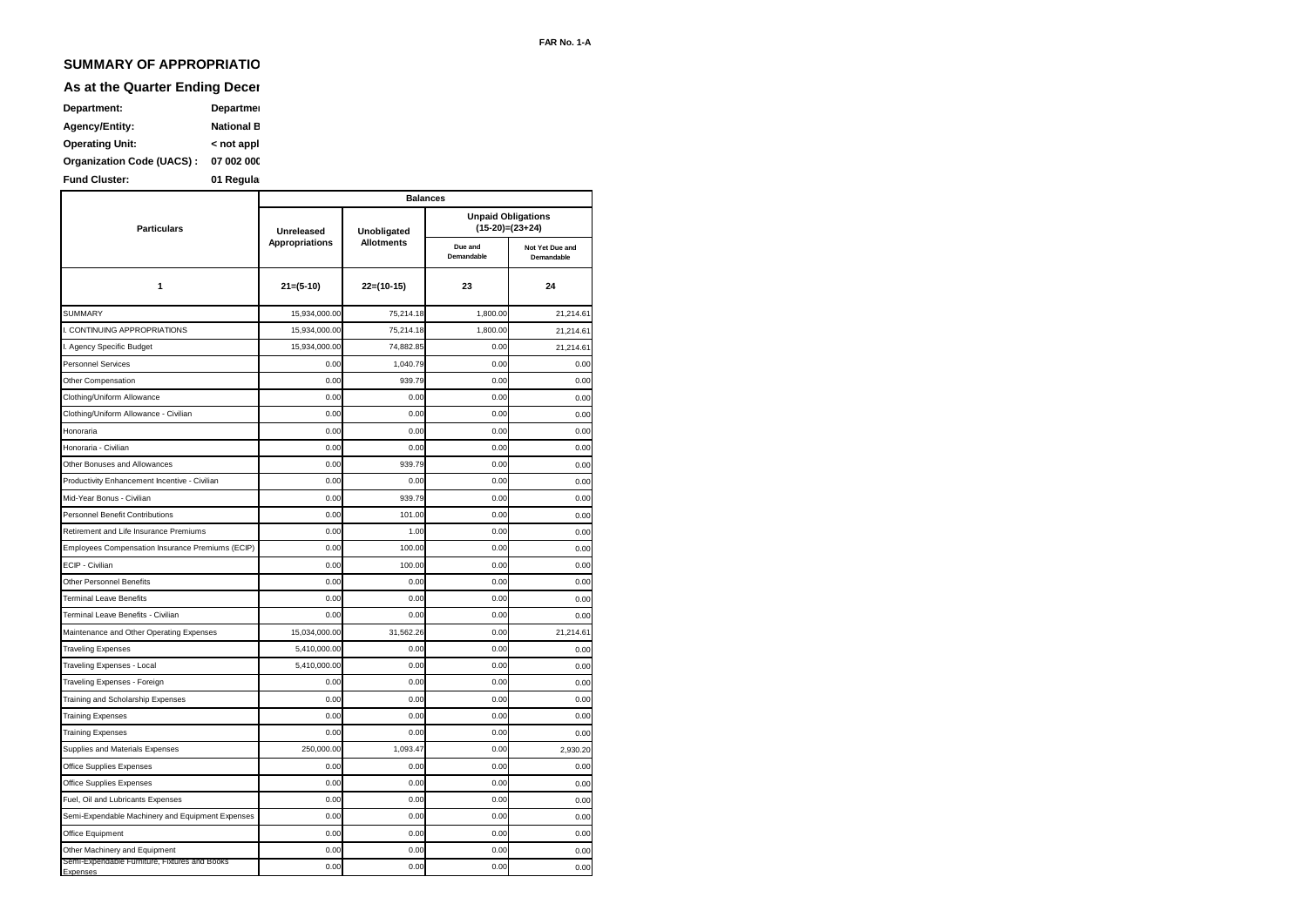|                                                     | <b>Balances</b>       |                   |                       |                                              |  |  |  |  |  |
|-----------------------------------------------------|-----------------------|-------------------|-----------------------|----------------------------------------------|--|--|--|--|--|
| <b>Particulars</b>                                  | Unreleased            | Unobligated       |                       | <b>Unpaid Obligations</b><br>(15-20)=(23+24) |  |  |  |  |  |
|                                                     | <b>Appropriations</b> | <b>Allotments</b> | Due and<br>Demandable | Not Yet Due and<br>Demandable                |  |  |  |  |  |
| Furniture and Fixtures                              | 0.00                  | 0.00              | 0.00                  | 0.00                                         |  |  |  |  |  |
| Other Supplies and Materials Expenses               | 250,000.00            | 1,093.47          | 0.00                  | 2.930.20                                     |  |  |  |  |  |
| Utility Expenses                                    | 0.00                  | 0.00              | 0.00                  | 0.00                                         |  |  |  |  |  |
| Water Expenses                                      | 0.00                  | 0.00              | 0.00                  | 0.00                                         |  |  |  |  |  |
| <b>Electricity Expenses</b>                         | 0.00                  | 0.00              | 0.00                  | 0.00                                         |  |  |  |  |  |
| <b>Communication Expenses</b>                       | 50,000.00             | 5,006.99          | 0.00                  | 0.00                                         |  |  |  |  |  |
| Postage and Courier Services                        | 0.00                  | 5,006.99          | 0.00                  | 0.00                                         |  |  |  |  |  |
| Telephone Expenses                                  | 50,000.00             | 0.00              | 0.00                  | 0.00                                         |  |  |  |  |  |
| Mobile                                              | 50,000.00             | 0.00              | 0.00                  | 0.00                                         |  |  |  |  |  |
| Landline                                            | 0.00                  | 0.00              | 0.00                  | 0.00                                         |  |  |  |  |  |
| <b>Internet Subscription Expenses</b>               | 0.00                  | 0.00              | 0.00                  | 0.00                                         |  |  |  |  |  |
| <b>Professional Services</b>                        | 250,000.00            | 0.00              | 0.00                  | 0.00                                         |  |  |  |  |  |
| Legal Services                                      | 0.00                  | 0.00              | 0.00                  | 0.00                                         |  |  |  |  |  |
| <b>Auditing Services</b>                            | 0.00                  | 0.00              | 0.00                  | 0.00                                         |  |  |  |  |  |
| <b>Consultancy Services</b>                         | 0.00                  | 0.00              | 0.00                  | 0.00                                         |  |  |  |  |  |
| <b>Consultancy Services</b>                         | 0.00                  | 0.00              | 0.00                  | 0.00                                         |  |  |  |  |  |
| Other Professional Services                         | 250,000.00            | 0.00              | 0.00                  | 0.00                                         |  |  |  |  |  |
| General Services                                    | 950,000.00            | 0.00              | 0.00                  | 18,284.41                                    |  |  |  |  |  |
| Janitorial Services                                 | 0.00                  | 0.00              | 0.00                  | 0.00                                         |  |  |  |  |  |
| <b>Security Services</b>                            | 0.00                  | 0.00              | 0.00                  | 0.00                                         |  |  |  |  |  |
| <b>Other General Services</b>                       | 950,000.00            | 0.00              | 0.00                  | 18,284.41                                    |  |  |  |  |  |
| <b>Other General Services</b>                       | 950,000.00            | 0.00              | 0.00                  | 18,284.41                                    |  |  |  |  |  |
| Repairs and Maintenance                             | 0.00                  | 0.00              | 0.00                  | 0.00                                         |  |  |  |  |  |
| Repairs and Maintenance - Transportation Equipment  | 0.00                  | 0.00              | 0.00                  | 0.00                                         |  |  |  |  |  |
| Motor Vehicles                                      | 0.00                  | 0.00              | 0.00                  | 0.00                                         |  |  |  |  |  |
| Repairs and Maintenance - Other Property, Plant and | 0.00                  | 0.00              | 0.00                  | 0.00                                         |  |  |  |  |  |
| Other Property, Plant and Equipment                 | 0.00                  | 0.00              | 0.00                  | 0.00                                         |  |  |  |  |  |
| Financial Assistance/Subsidy                        | 1,500,000.00          | 19,447.45         | 0.00                  | 0.00                                         |  |  |  |  |  |
| Financial Assistance to NGOs/POs                    | 1,500,000.00          | 19,447.45         | 0.00                  | 0.00                                         |  |  |  |  |  |
| Taxes, Insurance Premiums and Other Fees            | 0.00                  | 0.00              | 0.00                  | 0.00                                         |  |  |  |  |  |
| Taxes, Duties and Licenses                          | 0.00                  | 0.00              | 0.00                  | 0.00                                         |  |  |  |  |  |
| Taxes, Duties and Licenses                          | 0.00                  | 0.00              | 0.00                  | 0.00                                         |  |  |  |  |  |
| <b>Insurance Expenses</b>                           | 0.00                  | 0.00              | 0.00                  | 0.00                                         |  |  |  |  |  |
| Other Maintenance and Operating Expenses            | 6,624,000.00          | 6,014.35          | 0.00                  | 0.00                                         |  |  |  |  |  |
| <b>Advertising Expenses</b>                         | 0.00                  | 0.00              | 0.00                  | 0.00                                         |  |  |  |  |  |
| Printing and Publication Expenses                   | 300,000.00            | 6,014.35          | 0.00                  | 0.00                                         |  |  |  |  |  |
| <b>Representation Expenses</b>                      | 400,000.00            | 0.00              | 0.00                  | 0.00                                         |  |  |  |  |  |
| <b>Transportation and Delivery Expenses</b>         | 500,000.00            | 0.00              | 0.00                  | 0.00                                         |  |  |  |  |  |
| Rent/Lease Expenses                                 | 5,424,000.00          | 0.00              | 0.00                  | 0.00                                         |  |  |  |  |  |
| <b>Operating Lease</b>                              | 5,424,000.00          | 0.00              | 0.00                  | 0.00                                         |  |  |  |  |  |
| <b>Subscription Expenses</b>                        | 0.00                  | 0.00              | 0.00                  | 0.00                                         |  |  |  |  |  |
| Other Subscription Expenses                         | 0.00                  | 0.00              | 0.00                  | 0.00                                         |  |  |  |  |  |
| Other Maintenance and Operating Expenses            | 0.00                  | 0.00              | 0.00                  | 0.00                                         |  |  |  |  |  |
| Other Maintenance and Operating Expenses            | 0.00                  | 0.00              | 0.00                  | 0.00                                         |  |  |  |  |  |
| Capital Outlays                                     | 900,000.00            | 42,279.80         | 0.00                  | 0.00                                         |  |  |  |  |  |
| Property, Plant and Equipment Outlay                | 900,000.00            | 42,279.80         | 0.00                  | 0.00                                         |  |  |  |  |  |
| Machinery and Equipment Outlay                      | 300,000.00            | 42,279.80         | 0.00                  | 0.00                                         |  |  |  |  |  |